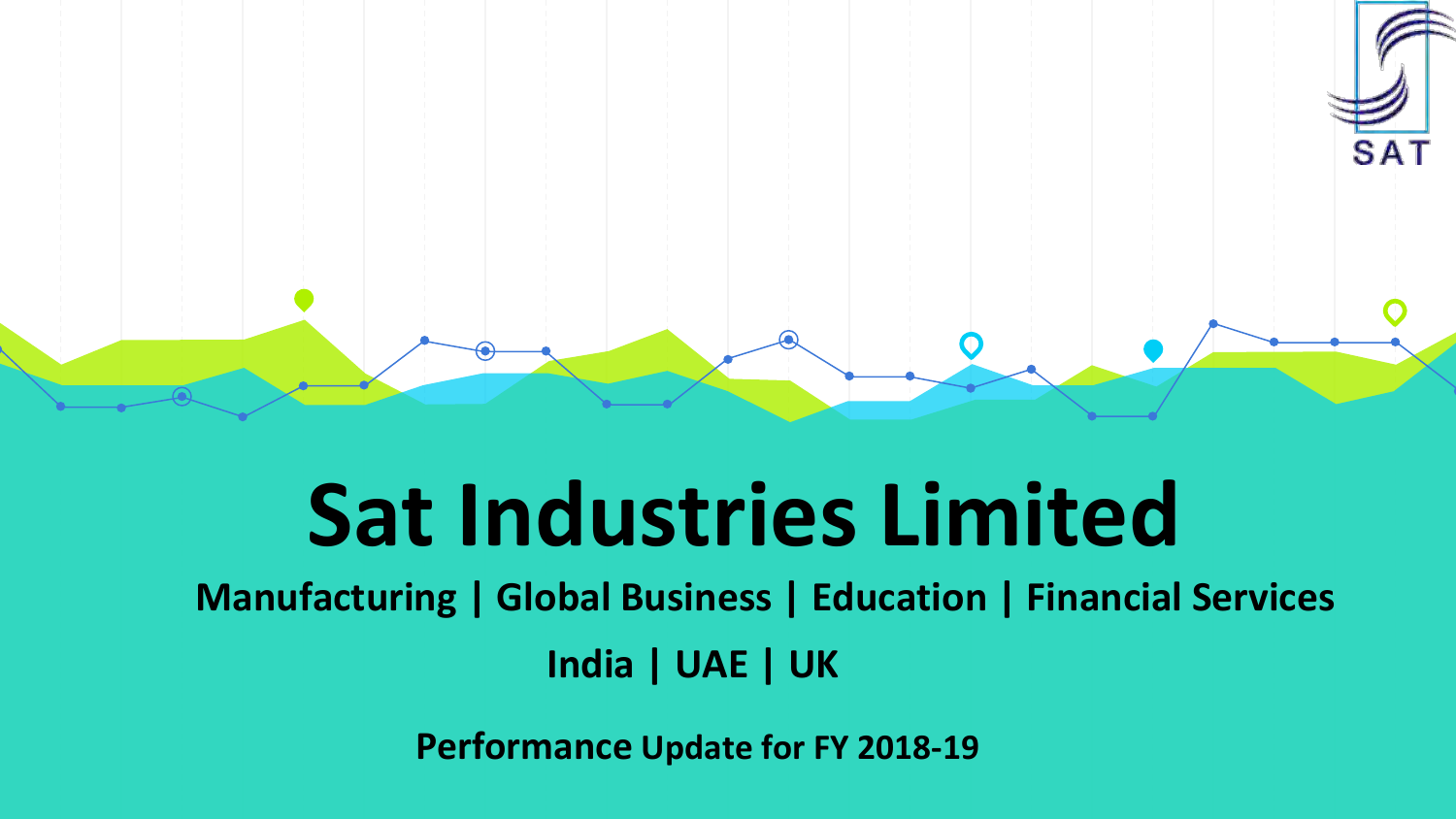#### **Performance Update for the financial year ended as on 31st March 2019**



**Mumbai, 29th May 2019:** Sat Industries Limited (Sat) is pleased to announce the financial results for the fourth quarter & financial year ended as on 31st March 2019

For the last 35 years, Sat has diversified in to various industries which includes- Manufacturing, Education Technology, Leasing & Startup Investments, Global Business, Financial Services and Trading through its various subsidiaries and associates.

The various businesses under Sat has seen a steady upward progress over the past few years.

#### *Dividend:*

*The Board of Directors of the company has recommended a 5% dividend for FY 2018-2019*

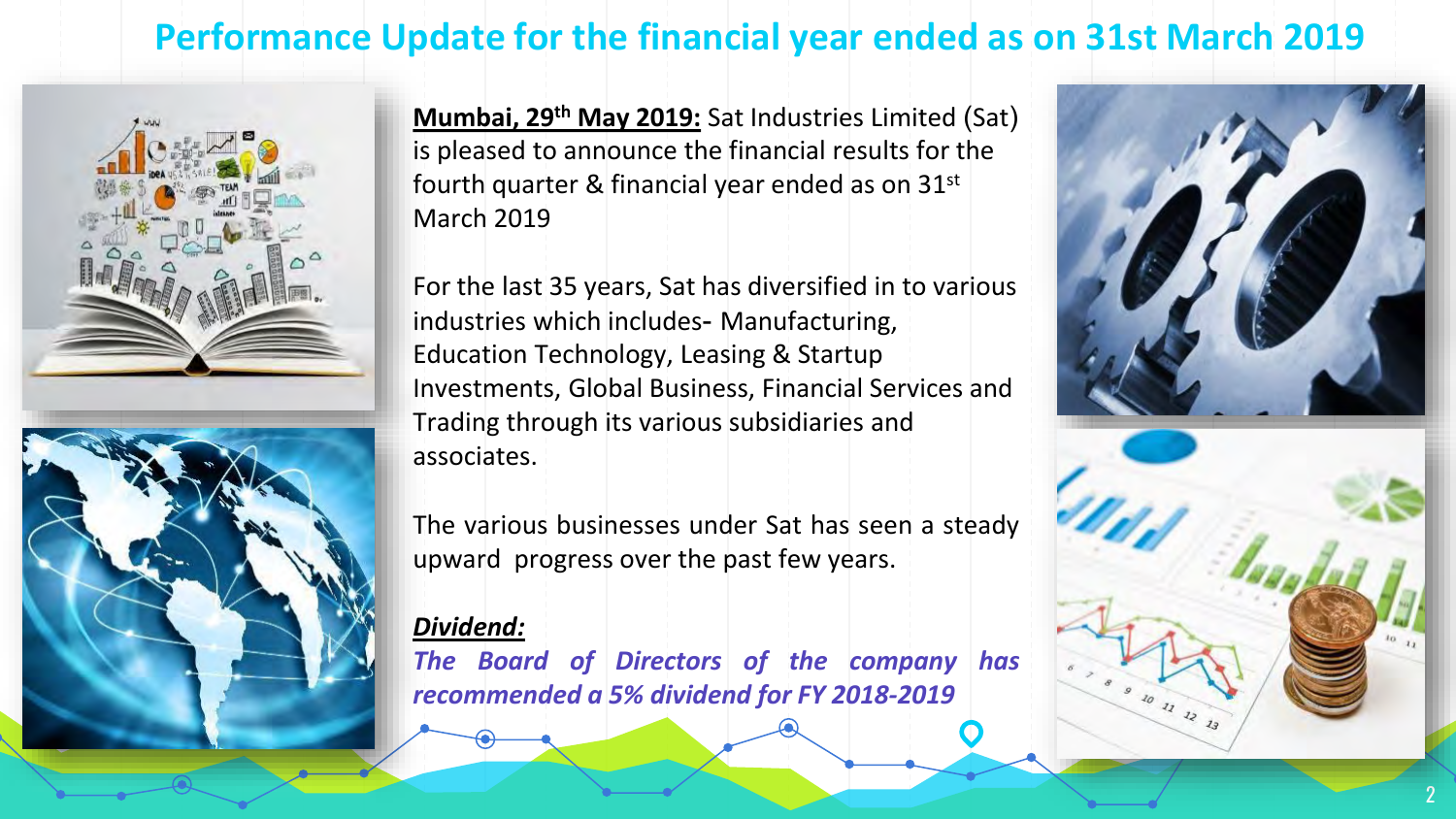# **Manufacturing**

*Sat Industries has two diverse manufacturing businesses under its umbrella -*

*Flexible Packaging and Stainless-Steel Flexible Hoses & Components*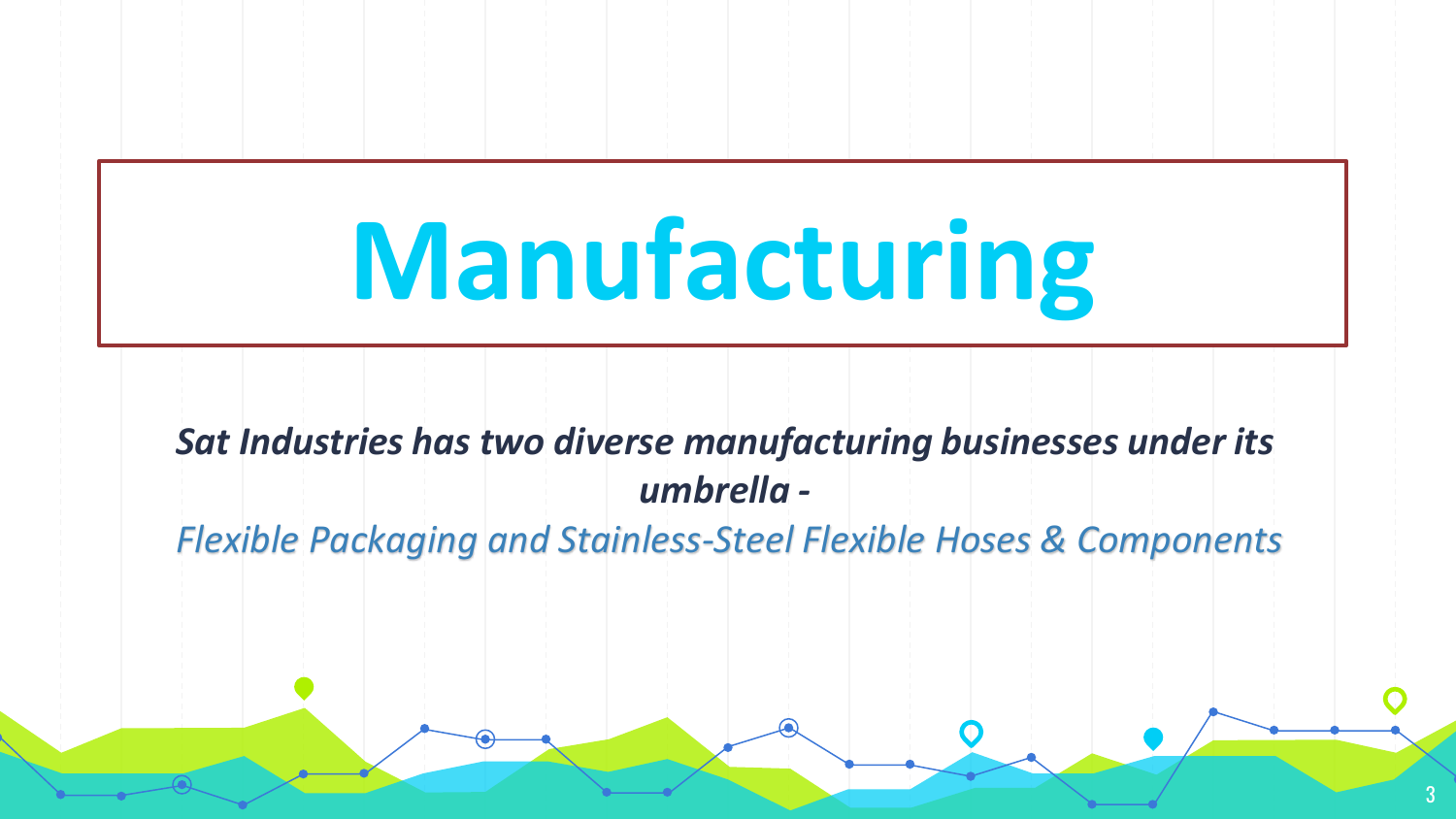



### **Sah Polymers Limited**

Manufacturer and Exporter of PP/HDPE Woven Bags and FIBCs (Flexible Intermediate Bulk Containers)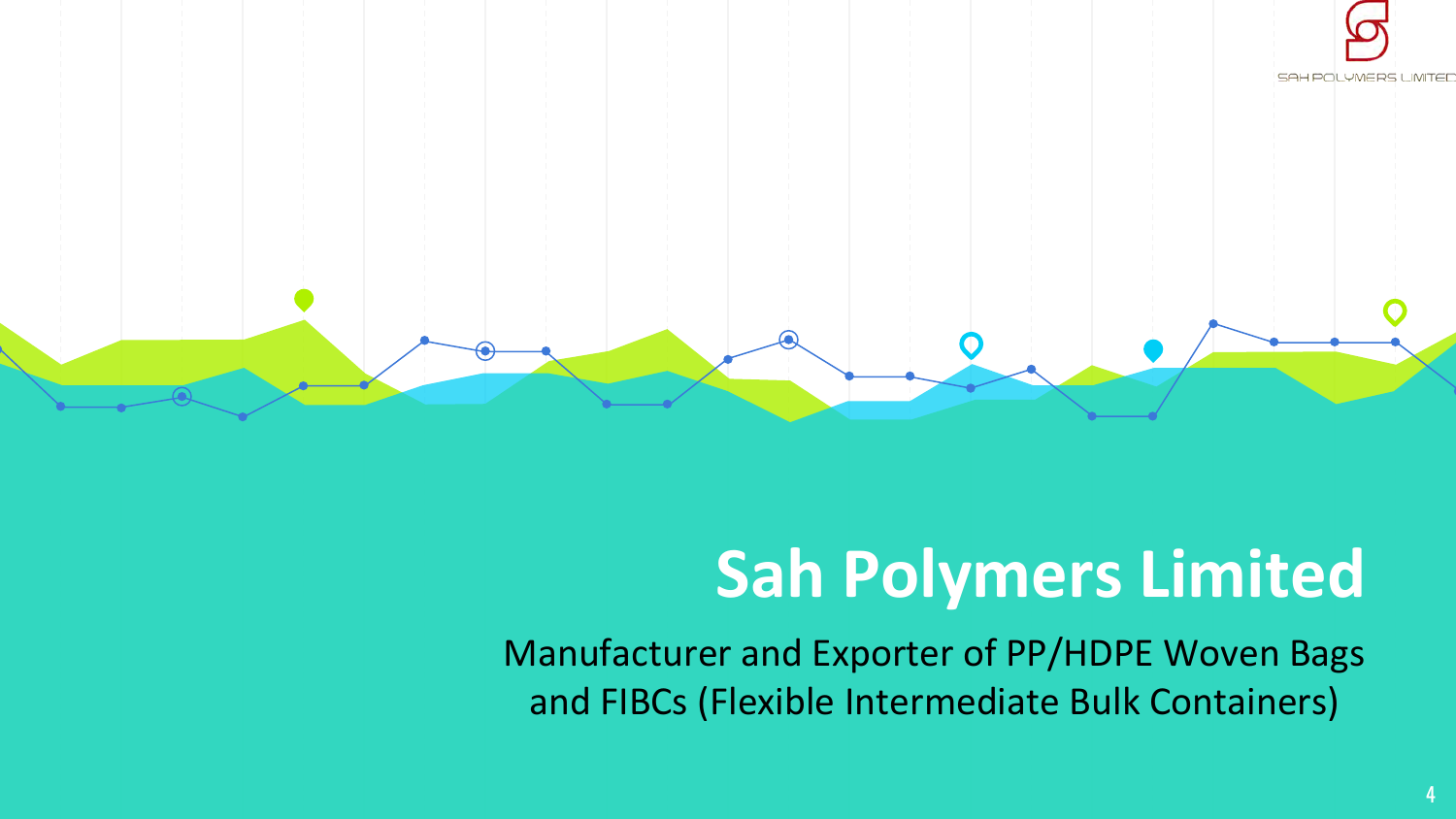$\checkmark$  Sah has diversified into the manufacturing of FIBCs (Jumbo Bags).

 $\checkmark$  It has achieved its targets of export of more than 100 containers during FY 2018 -19.





 $\checkmark$  The Export sales of the Company has been increasing at a rapid pace year on year. In a span of just 4 years, it has exported to more than 18 countries with 5 new countries been added during FY 2018 - 19.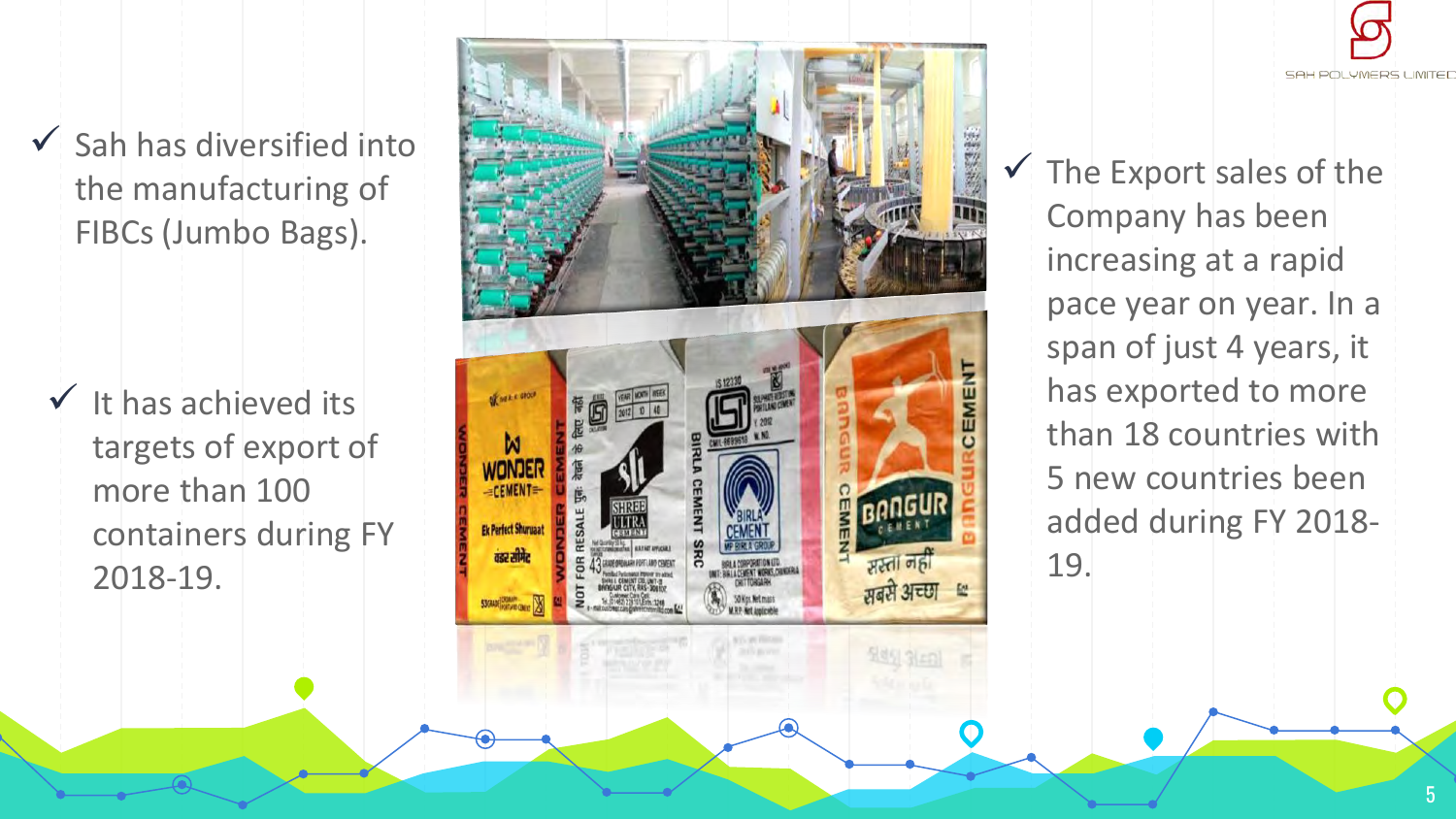



### **Aeroflex Industries Limited**

*Leading Manufacturer of Stainless-Steel Hoses and Components in India*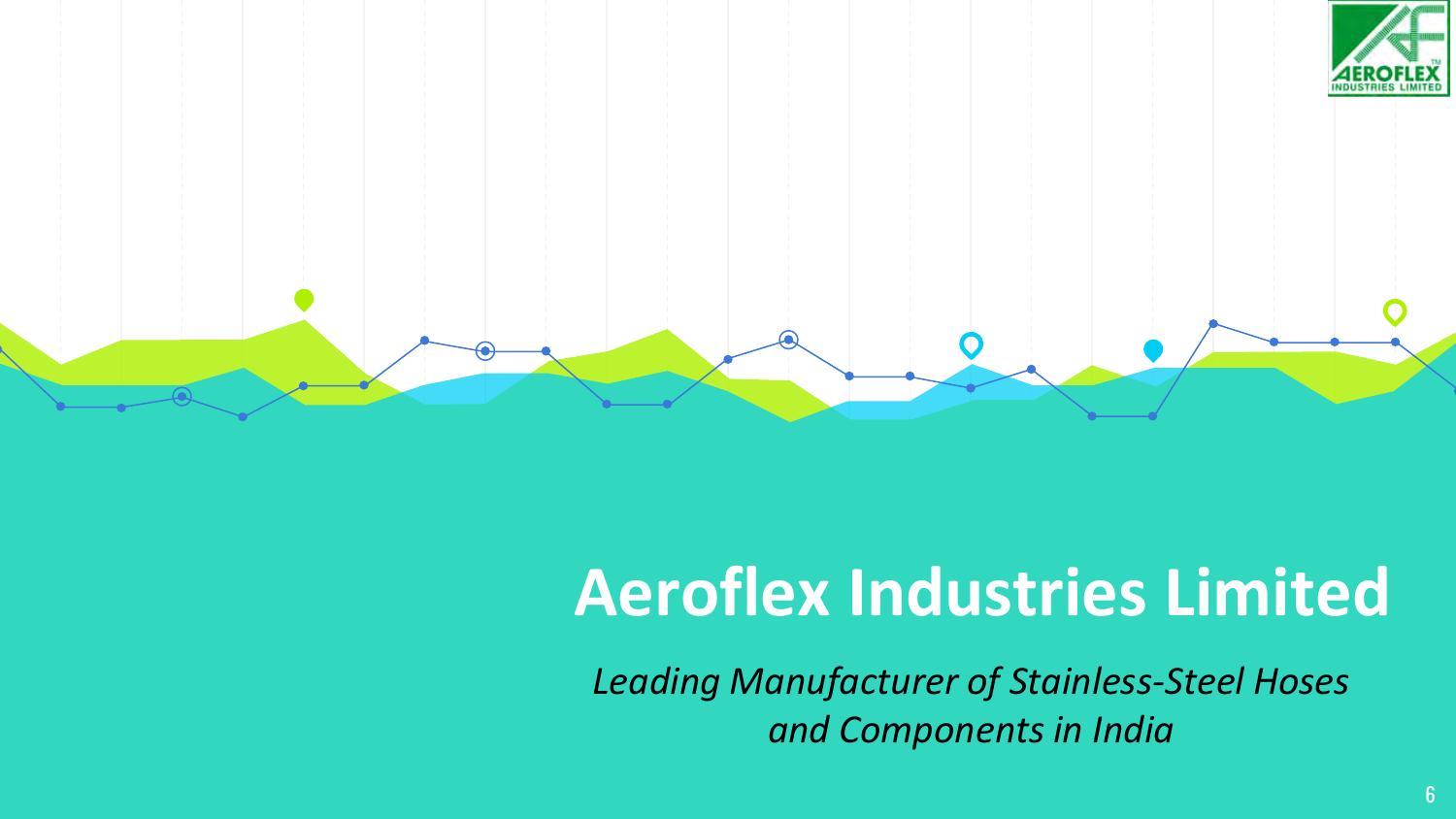

7

 $\checkmark$  Aeroflex is the first company in South East Asia to manufacture 14 inch stainless steel hoses.

 $\checkmark$  The company has added a new product line of Gas Hoses with Gasso (Spain)



 $\checkmark$  The company started exporting its products to 7 new countries in FY 2018 -19 thereby taking the total no. of countries to 75. Recently, it developed new assemblies for its customers in the USA.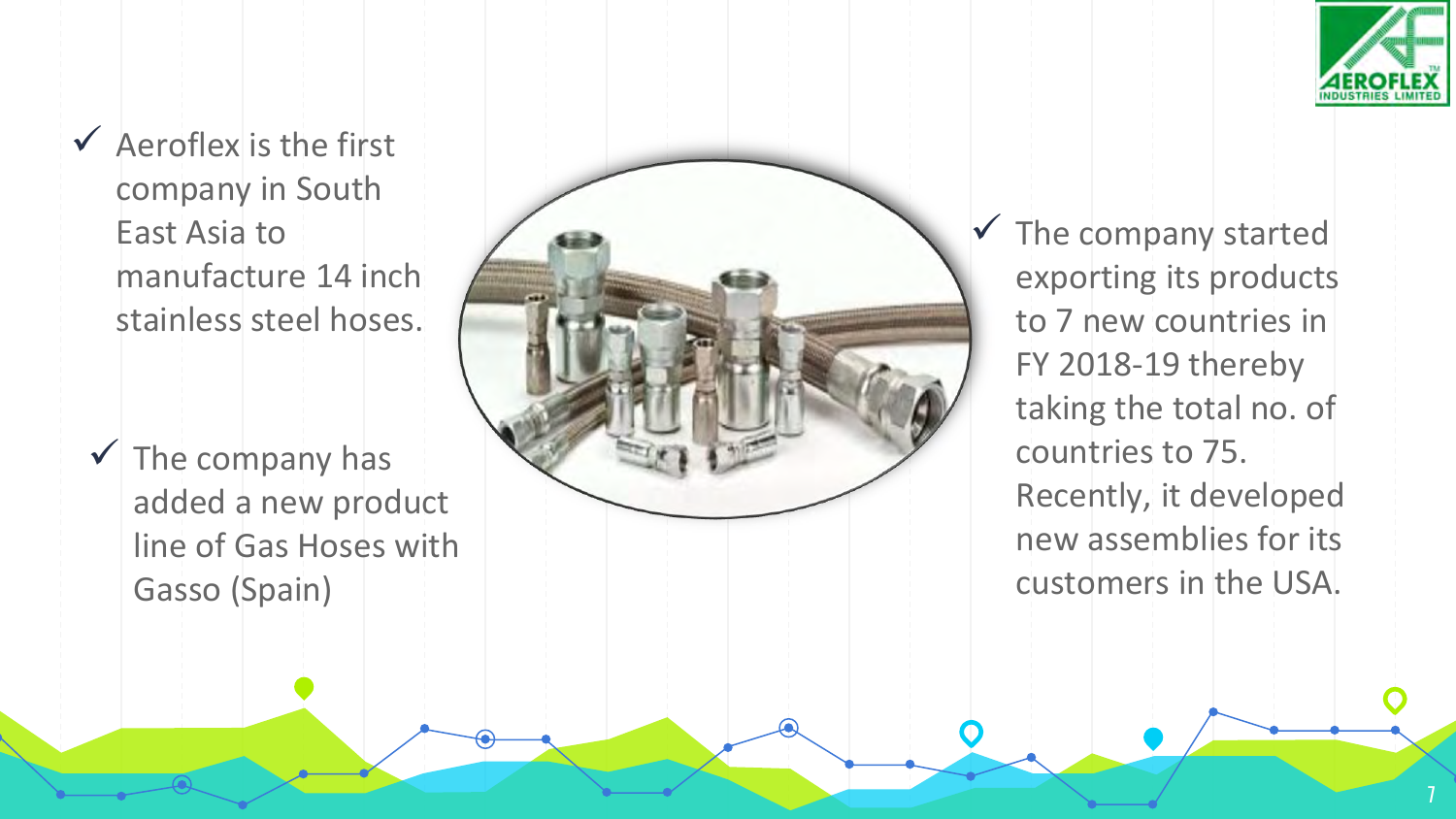

### **Ed-Tech (Education Technology)**

*Genext Students - India's first hybrid tutoring platform that enables effective after school learning to school students with the use of advanced technology along with personalized tutoring.*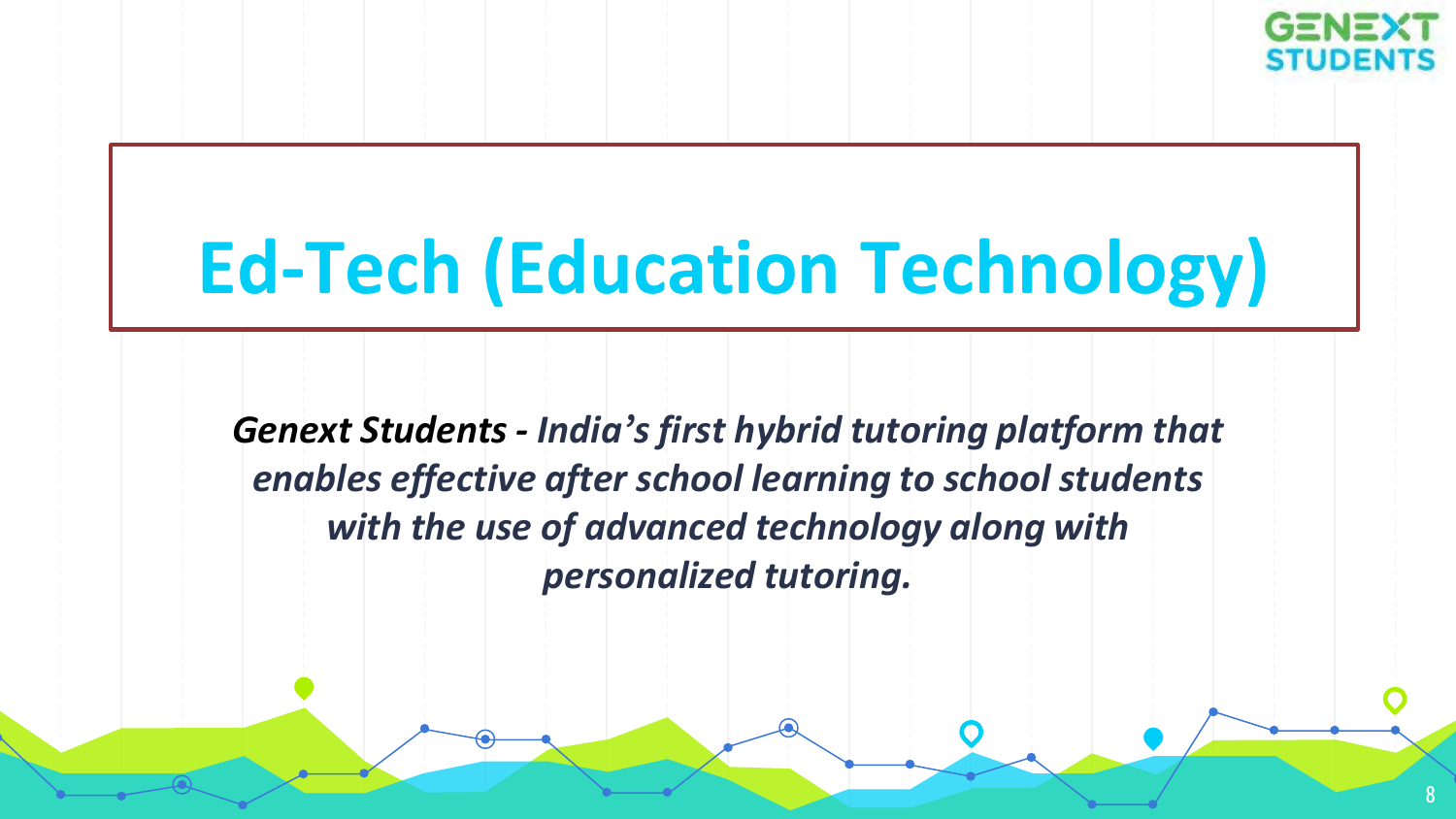*No. of Registered Tutors has increased to 12,884 in FY 2018-19*

*No. of Tutoring Hours has increased by 37.49% during FY 2018-19* 

*Revenue has increased by 95% in FY 2018-19*

*Genext has launched its operations in Chennai and Hyderabad with its presence now in 5 cities including Mumbai, Pune and Bangalore*

*Total number of students using online content has increased to 2.5 million.*

*Average revenue per student has increased by 90% in FY 2018-19* 

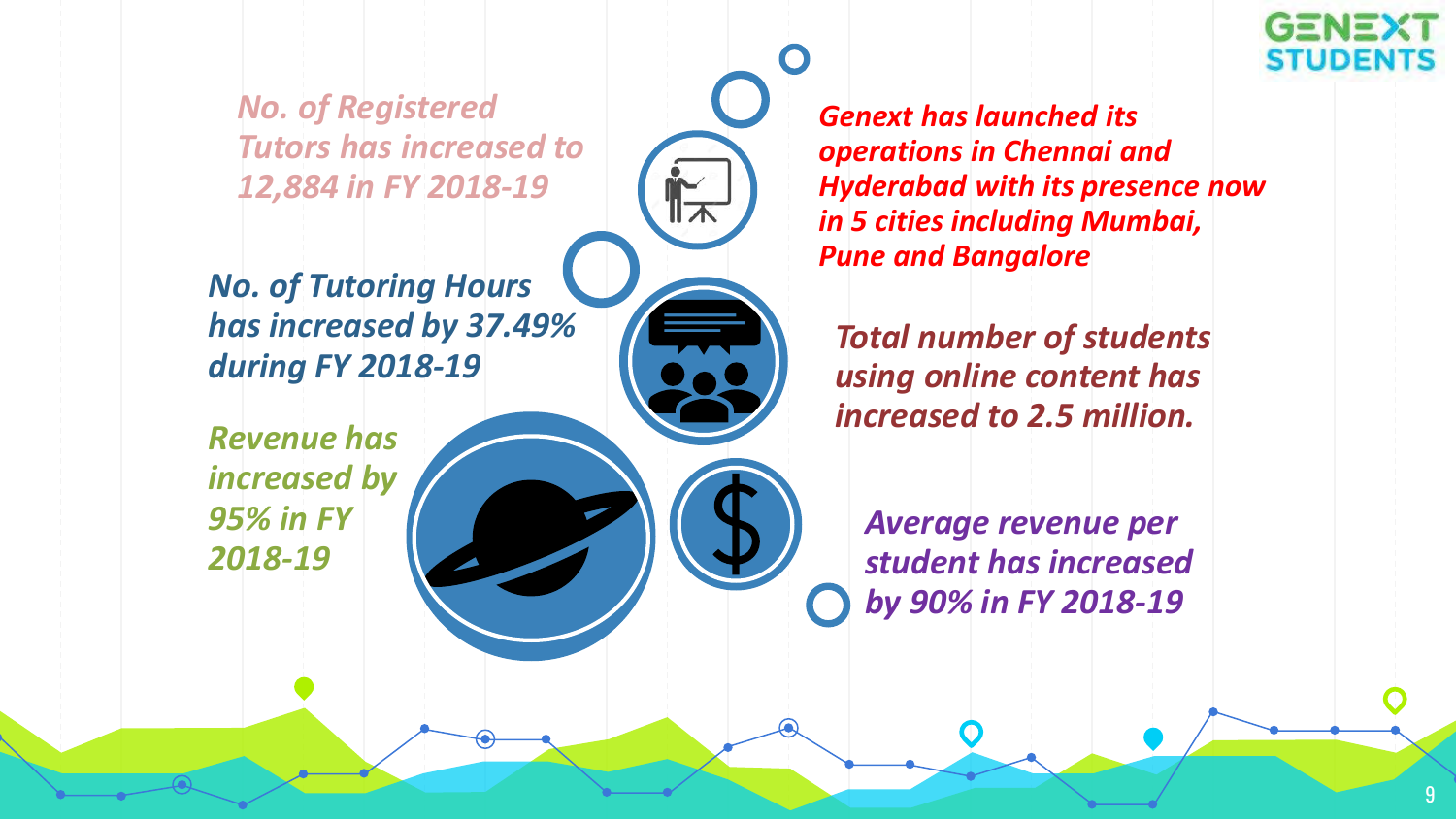## **Start-Up Investments**

*Sat actively invests in start-ups (through its subsidiary company) which have disruptive and innovative business model. Through our investments, we aim to foster the spirit of entrepreneurship and provide fuel for the growth of young innovative companies.*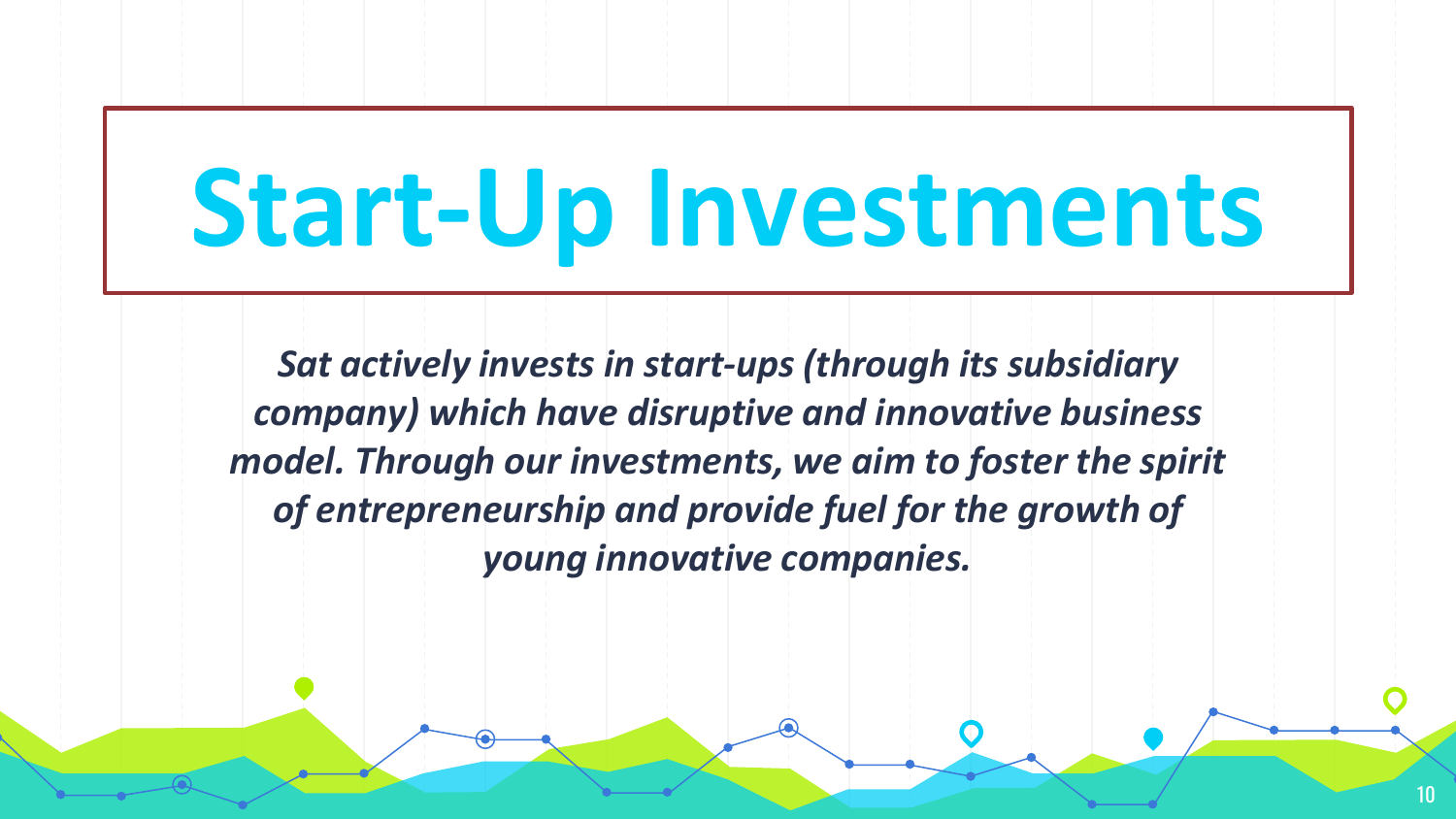- ✓ **During Q4 2018-19, the company has invested in the following start-ups:**
- *Silvan Innovation Labs Pvt Ltd*
- *SSMaser Technology Private Limited*
- *Insorce Operational Optimizers Private Limited*
- *Mynvax Private Limited*
- *Lenden Club Techserve Private Limited*

.

▪ *Supa Star Foods Private Limited*

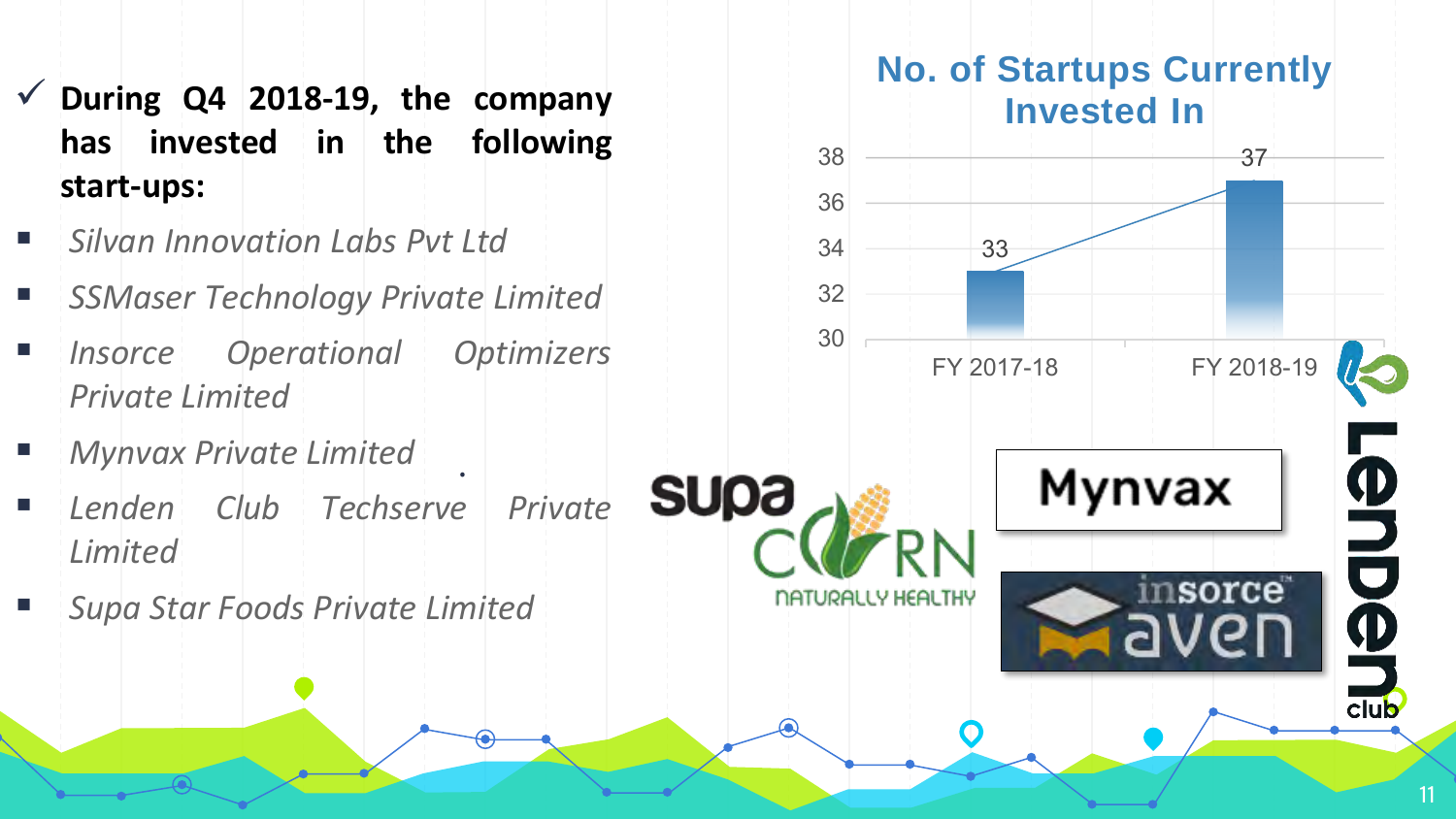## **Global Business**

Sat is engaged in the global business of import, export and services of metal, plastics and textile products through its subsidiary, *Italica Global FZC, UAE.*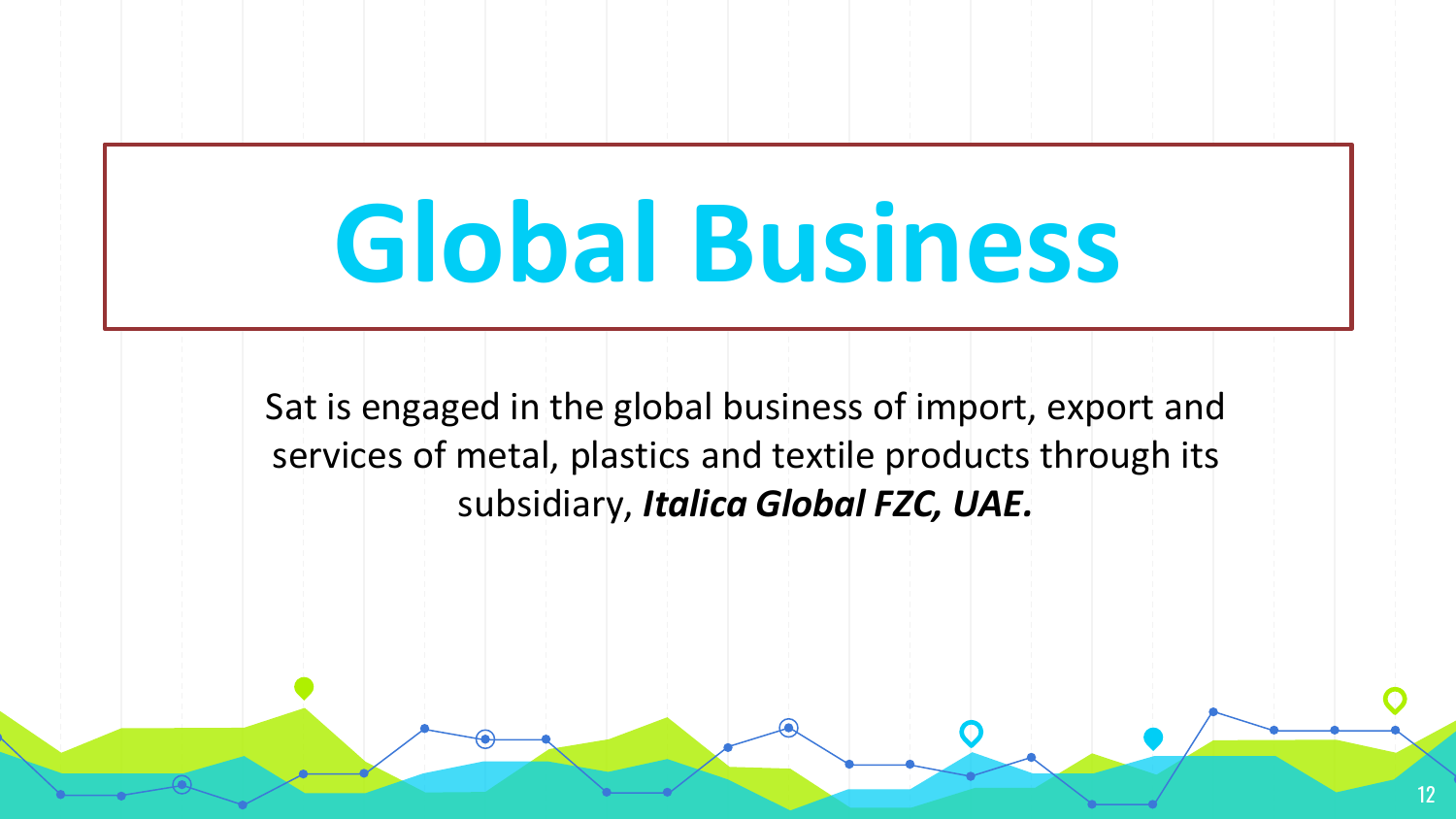## **Financial Services**

Italica Ventures Pvt Ltd changed its name to *Aeroflex Finance*  Put Ltd. It also received the certificate of registration for NBFC from the RBI. Aeroflex Finance started its operations in Q4 2018-19.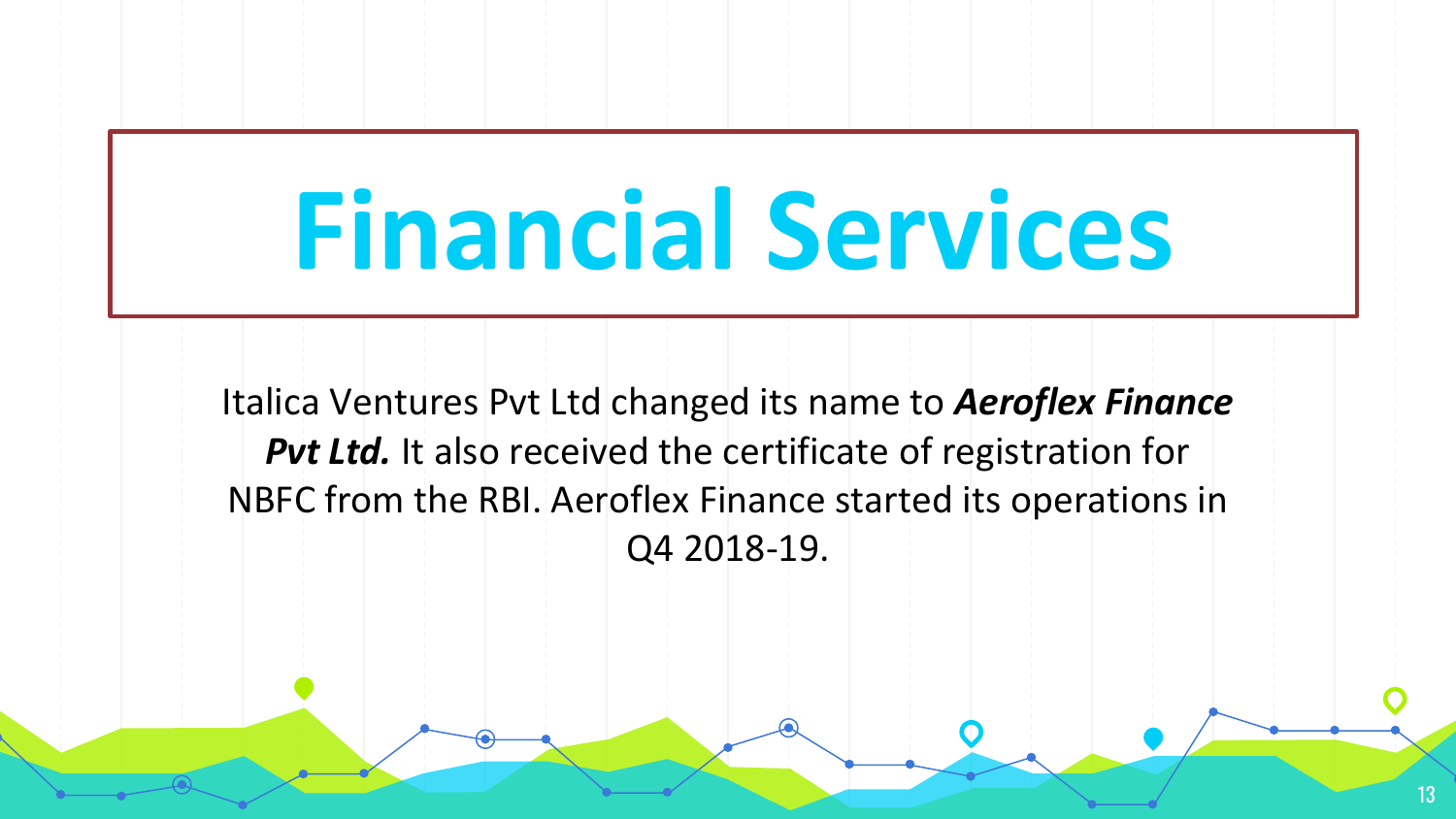### **Financial Highlights 2018-2019**

 $\bullet$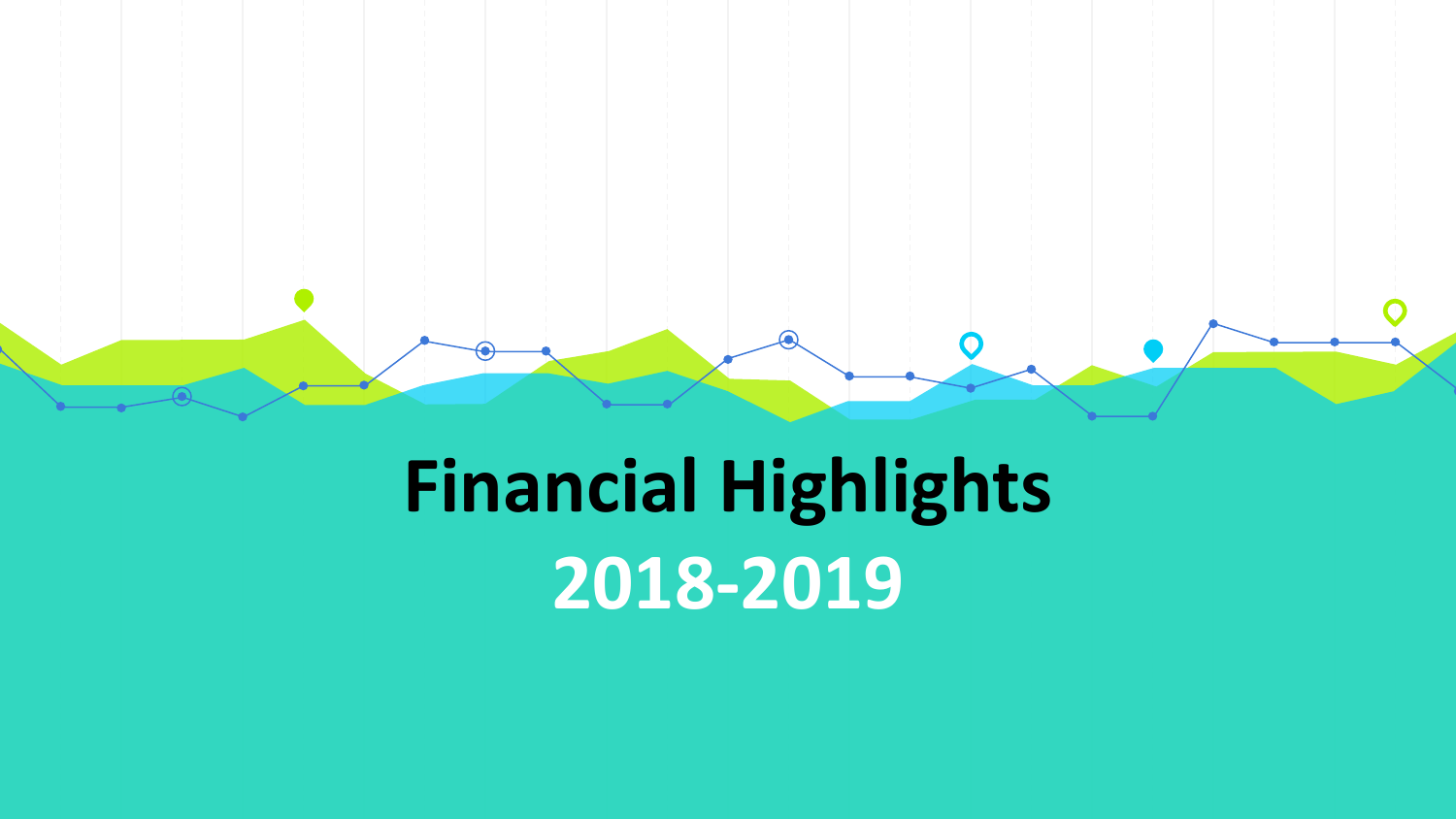#### **Consolidated Audited Financial Results for the year ended 31st March, 2019**

| (Rs in lacs)                                         |                             |                 |          |
|------------------------------------------------------|-----------------------------|-----------------|----------|
|                                                      | 31 <sup>st</sup> March 2019 | 31st March 2018 | Growth % |
| <b>Total Revenue</b>                                 | 23,012.86                   | 10,183.53       | 126%     |
| <b>EBITDA</b>                                        | 3,388.42                    | 1,138.42        | 198%     |
| <b>Net Profit</b>                                    | 1,556.73                    | 700.63          | 122%     |
| <b>Total Net Worth (Equity +</b><br><b>Reserves)</b> | 15,756.42                   | 10,746.18       | 47%      |
| <b>Size of Balance Sheet</b>                         | 28,723.85                   | 15,230.97       | 89%      |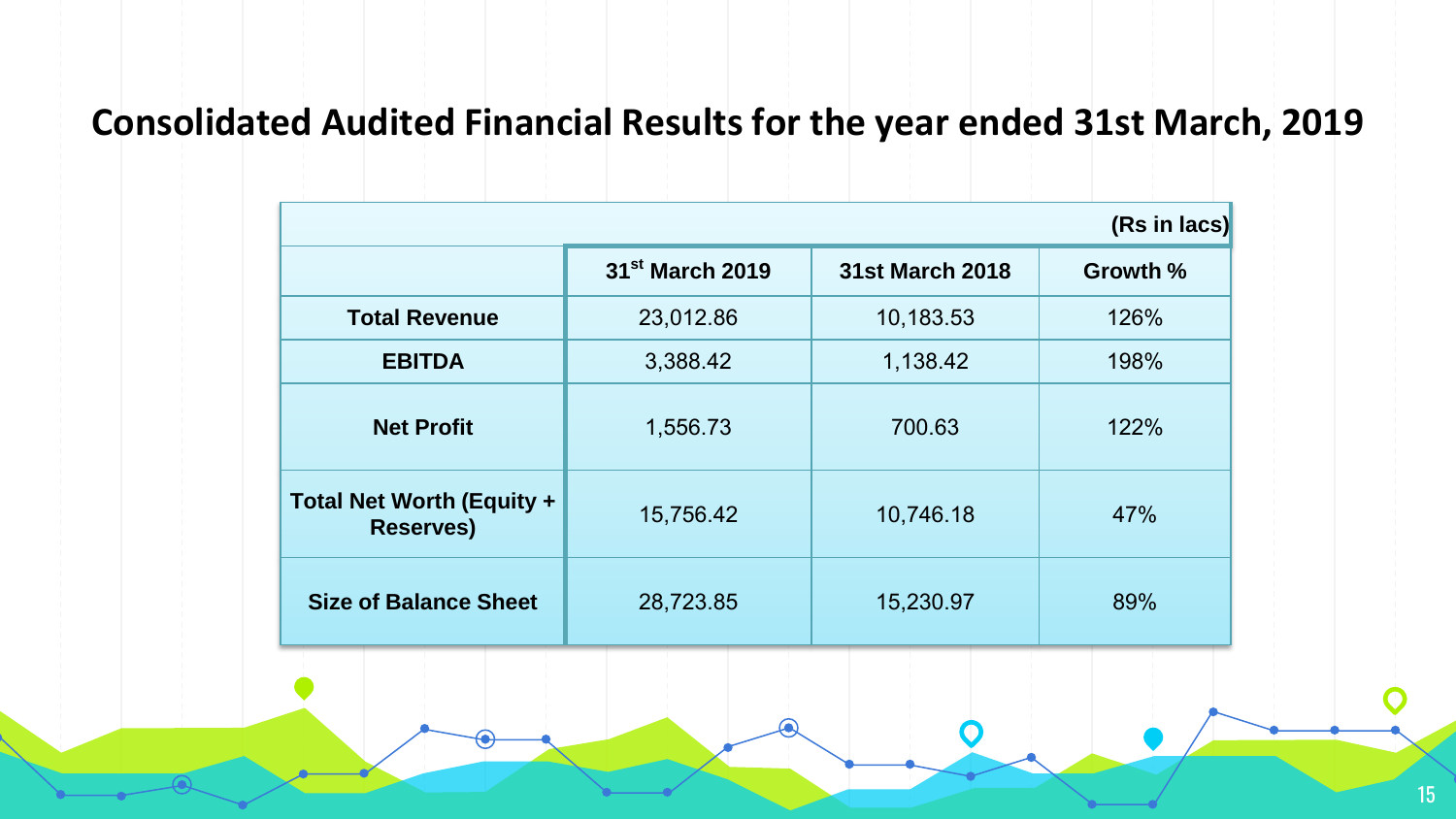#### **Financial Comparison - FY 2017-18 vs FY 2018-19**